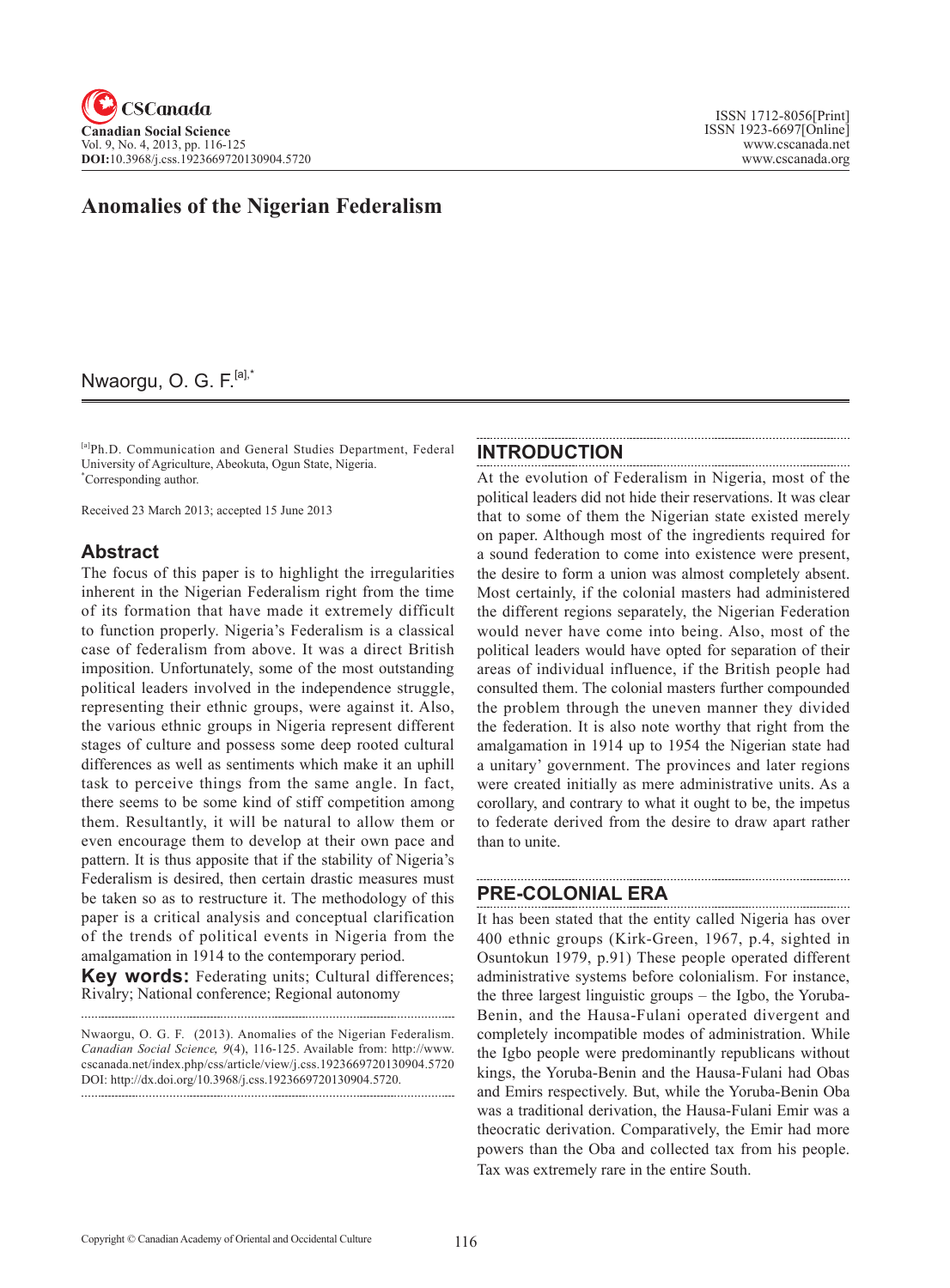#### **GENESIS OF FEDERALISM IN NIGERIA**

Nigeria came into being in 1914 with the amalgamation of the Southern protectorate and the Northern protectorate. The process of colonizing the entire area started in 1861 with the annexation of Lagos as a British Crown Colony and the subsequent formation of the Lagos Legislative Council. The amalgamation brought about the establishment of the Nigerian Council. Both Councils were, however, abolished with the introduction of the Clifford Constitution in 1922, which established a legislative council for the colony of Lagos and the Southern protectorate. However, the colonial Governor ruled the North through proclamation.

Prior to the time of amalgamation the two protectorates were administered separately by the colonial officers. During this period the development of colonial social and political institutions also diverged. By way of example, in the South, Christian Missionaries were allowed and even encouraged to operate and a professional western educated class was emerging in the South faster than the North. Colonial officials viewed and treated the two protectorates differently.

The decision by the British to amalgamate the two protectorates was prompted by certain factors. First, the South had enormous wealth and was not only selfsupporting but usually produced surplus, while the North was impoverished and so was sustained by grants and aids from Britain. Amalgamation, therefore, meant a stoppage of such grants and aids as the wealth of the South would be used to support the North. Second, both the North and the South were colonized by the British. A good number of the ethnic groups had been doing business together, intermingling, interacting, and intermarrying. There were also no serious geographical barriers to communication and interaction of the peoples, irrespective of the large land mass. So amalgamation of the two protectorates connoted an easier administration for the British.

After the amalgamation, Lord Lugard, who was, hitherto, the High Commissioner of the Northern protectorate became the Governor of Nigeria and decided to introduce his indirect rule system, which had worked so well in the North, to the South. Unfortunately, certain features of the Hausa-Fulani Emirates were completely lacking in the South. For instance, the idea of taxation was uncommon to Southerners. Where monarchs existed in the South they were usually sustained by tributes. Also, the monarchs in the South did not possess the tremendous powers of the emirs; worse still, some places had no monarchs. Difficulties suffered by indirect rule in the Middle-Belt (a section of the North without emirs) should have made Lugard forecast the likely outcome of indirect rule in the South if he had been thoughtful enough. Furthermore, the Sokoto Caliphate was a very large empire with a very high degree of decentralization of powers. The emirs of the various emirates owed

allegiance to the Sultan of Sokoto. This meant that any agreement with the Sultan would be effective in most parts of the North.

### **FEATURES OF FEDERALISM**

Federalism is a difficult concept to define. This is because the most famous federal union, the United States of America, did not come into being as the handiwork of political philosophers or other theorists, but was invented as a practical solution, by American leaders, to the problem which faced them in 1787. It ought, however, to be stated in clear terms that the different federal unions in existence are not and cannot be completely identical, as they were warranted by different circumstances. Granting the above, it may be difficult to justify the view that the Nigerian federal union is anomalous

It is noteworthy that federal unions are usually efforts directed at finding lasting solutions to the centripetal and centrifugal forces of the federating units. K. C. Wheare (1963, p.10) states that, "by the federal principle, I mean the method of dividing powers so that the general and regional governments are each, within a sphere, coordinate and independent". S. S. Ramphal (1979, p. XIV) held a similar view when he said that, "federalism in its broadest conception is a process of unifying power within the cluster of states and decentralizing power within the unified State".

Federalism is usually facilitated, if not necessitated, by certain factors. These include:

(i) Desire to form a union

(ii)Common historical experience under a colonial administration

(iii) Colonial policy

(iv) Desire to increase the military might of the federating units,

- (v) The size of the country
- (vi) To allay the fears of minority groups
- (vii) Nearness of the federating units
- (viii) Geographical features (barriers)
- (ix) Cultural diversity
- (x) Economic reasons

In as much as all these factors do not need to be present to ensure the establishment of federalism and the presence of all of them does not necessarily warrant a union, one particular factor, to wit, the desire to form a union in a sine qua non. Another crucial factor is colonial policy. What makes this factor crucial is that it can impose a federal union on a people who do not have such a desire, albeit a union thus formed might be unstable. Federalism from colonial policy should, nonetheless, not be confused with that from common historical experience as a consequence of the same colonial government. The latter can still be a derivation of the people's desire. As was the case of the United States of America, it can, in fact, be formed in order to throw off the colonial yoke.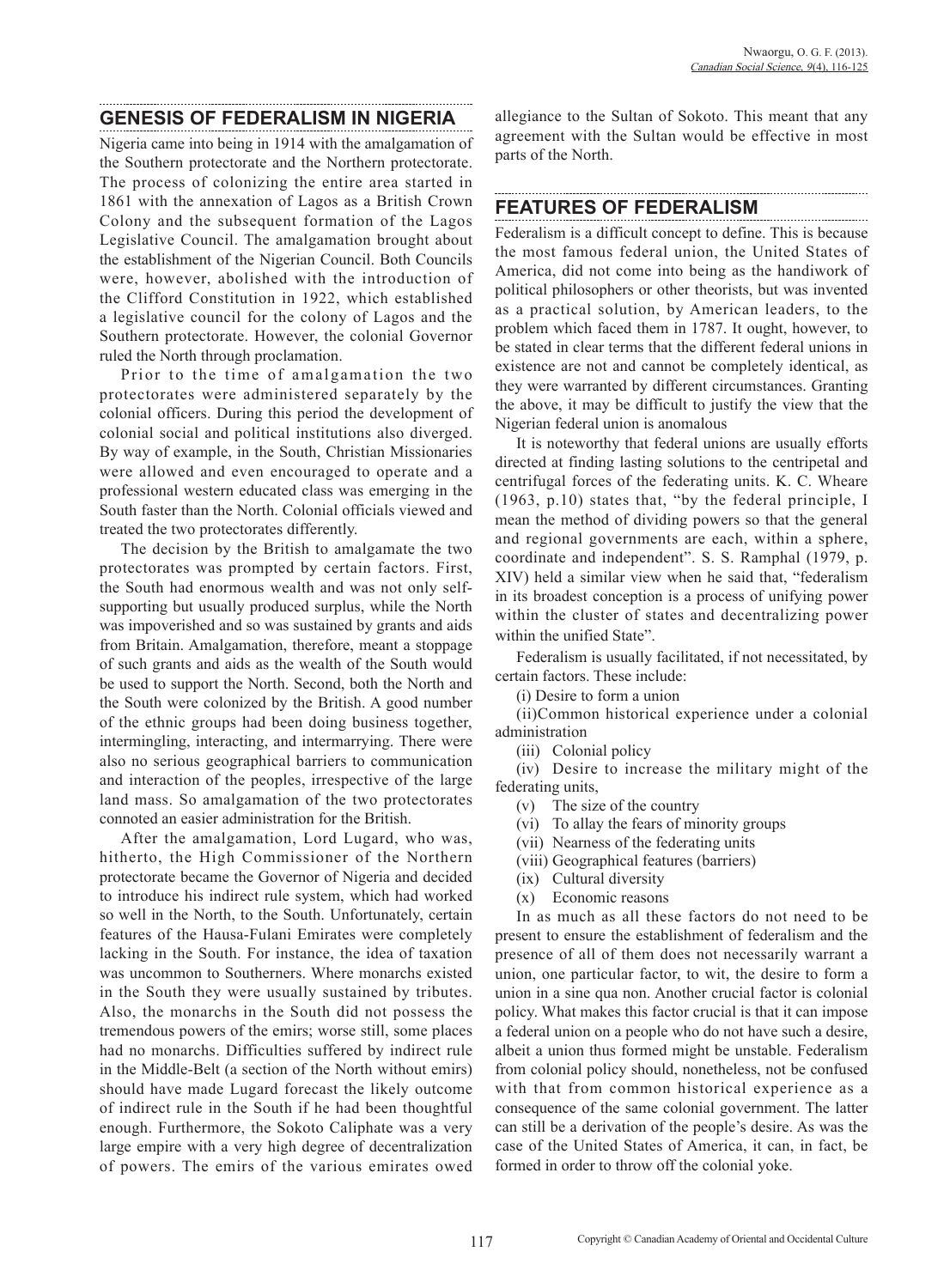It is important at this stage to differentiate between two types of federal unions, namely; federation from below and federation from above. The desire to form a union is the bedrock of federation from below just as the colonial policy constitutes the source of federation from above. It bears emphasizing "that all classic federations were built from below" (Akinyemi, et al, 1973, p.3).

It should be noted that for the desire to form a union to succeed, it must be guided and be nurtured by political leaders who are truly committed to the operation of the union. K. C. Wheare (1963, pp.39–40) writes:

These factors had been present for a long time and had failed to produce much more that a desire to be loosely associated in a confederation. What was needed also was leadership and that came from Washington, from Hamilton, Jay and Madison, from Benjamin Franklin and James Wilson. In the same way the desire for a union in Canada was made effective by the leadership of such men as John A Macdonald, Alexander Galt and George Etienne Cartier; in South Africa of Smuts, de Villiers, Merriman and Botha; in Austria of Parkes, Barton and Deakin; in Germany of Bismarck; in Italy of Victor Emmanuel, Garibaldi, Cavour and Ricasoli; in Great Britain of Godolphin on the English side and Queensberry, Argyle and Seafield on the Scottish. This factor of leadership, of skill in negotiation and propaganda can make all the difference between stagnation and an active desire for union.

Thus, it is clear that the absence of the right caliber of men or lack of commitment is dangerous to the formation of any federal union.

Among the factors facilitating the formation of a federal union is the effort to allay the fears of minority groups. Thus, it is important that in deciding the boundaries of the federating units, conscious efforts must be made to see that minority groups are not placed at any disadvantage.

Although cultural diversity in the form of differences in language, religion, political institutions, etc may indicate dissimilarities among the federating entities, federations are usually formed not because of, but inspite of differences. That is to say the different linguistic groups would prefer to come together irrespective of their differences for their own mutual benefits. In other words, the regions must develop the "sense of a new common nationality over and above, but not instead of their sense of separate nationality". (Wheare, 1963, p.50).

A democratic government is also crucial for the proper functioning of a federation. This is the only way there can be true allegiance to both the centre and the region. If the people at the helm of affairs at the regions are appointed by the person at the centre, then most certainly they would show more loyalty to him than to the regions they are supposed to serve, and vice versa. In the end, either a unitary government with highly decentralized powers or a confederation would be the result.

The stability of a federal union also requires that no component unit or component units must be so large as to overpower others. If this were to happen, power would revolve around it or them A great political philosopher, J. S. Mill, states that:

"In a federation, there should not be any one state so much more powerful than the rest as to be capable of vying in strength with many of them combined. If there be such a one and only one, it will insist on being master of the joint deliberations, if there be two, they will be irresistible when they agree, and whenever they differ, everything will be decided by a struggle for ascendancy between the rivals". sighted in Ijalaye, 1979, pp.141-154)

When people desire a union, it is usually for a common purpose. Thus, a common ideology is usually essential for the thriving of a federal union. It may be necessary to modify existing social and political institutions both for the realization of the common ideology and the survival of the union. Nevertheless, this must be those institutions which are necessary for the realization of set objectives. If this were not the case, unnecessary distortions may be created which do not enhance the federal union.

## **EVALUATING NIGERIA'S FEDERALISM**

Having enumerated and explained some of the factors promotive of federalism, it will be helpful to examine how they operated with the Nigerian federation since its formation in 1954.

The Nigerian federalism was a direct British imposition. For this reason, the desire to form a union was almost completely absent. Not only this, most of the political leaders were against it. This clearly shows that the Nigerian federalism was from above. If the British had not intervened in the political development of the different linguistic entities, it was most unlikely that they would evolve into the Nigerian federation. Sir, Arthur Richards, one of the colonial Governors, illustrated this point when he said:

…it is only the accident of British suzerainty which has made Nigeria one country. It is still far from being one country or one nation socially or even economically… socially and politically there are deep differences between the major tribal groups. They do not speak the same language and they have divergent customs and ways of life and they represent different stages of culture (Richards, 1948).

This clearly shows that the colonial masters were aware of this problem. More importantly, some of the federating units were against the union. Thus, the views held by some leading political figures were not different from that of Sir Arthur Richards. For instance, Chief Obafemi Awolowo (1947, pp.47–48) stated that:

Nigeria is not a nation: it is a mere geographical expression. There are no 'Nigerians' in the same sense as, there are 'English' or Welsh' or 'French': the word 'Nigeria' is merely a distinctive appellation to distinguish those who live within the boundaries of Nigeria from those who do not.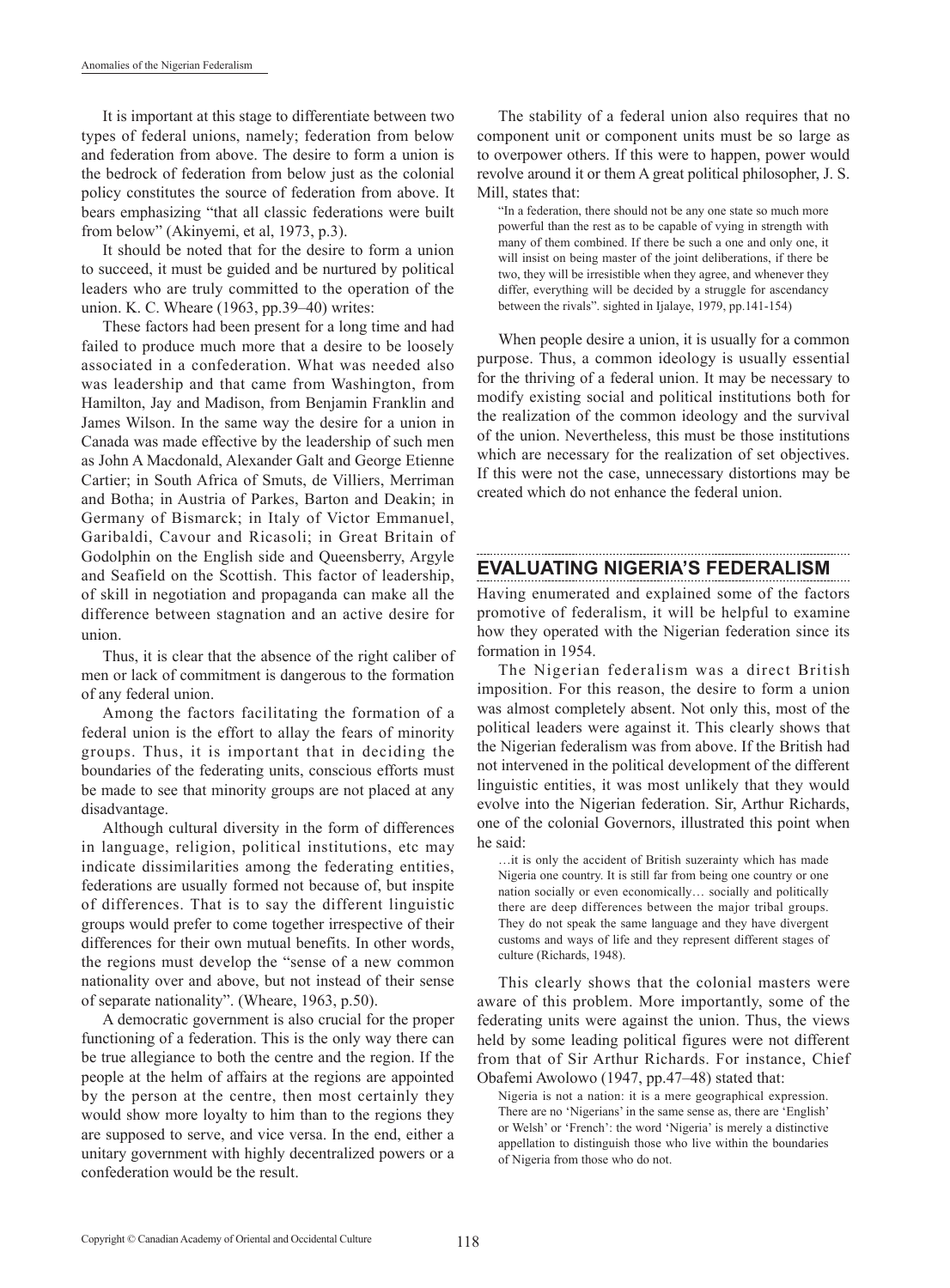The man who was to become Nigeria's first Prime Minister, Sir Abubakar Tafawa Balewa (1947, p.208) corroborated this view when he declared that:

Since the amalgamation of Southern and Northern provinces in 1914, Nigeria has existed as one country only on paper, it is still far from being united – Nigerian unity is only a British intention for the country.

Even the man who was destined to become Nigeria's first executive president many years later wrote an article during this period calling for the separation of the North from the South.

Due to the fact that the component units did not believe in the union, secession was often threatened whenever any region felt aggrieved. A few instances will suffice here. The North threatened to secede if 50% representation was not granted her in the central legislator, and also threatened to secede as a result of the misunderstanding which ensued from the motion of Mr. Anthony Enahoro that Nigeria be granted self-government in 1956. The West made the same threat over the question of Lagos and later suggested that secession should be enshrined in the Independence constitution. The drama which ensued between Chief Awolowo and the British Secretary for the Colonies, Mr. Oliver Littlyton, clearly indicated how determined the colonial masters were to impose the federal union. Chief Awolowo in his telegram to the colonial Secretary stated among other things:

… I challenge you to deny that the people of the Western Region have the right to self-determination and are free to decide whether or not they will remain in the proposed Nigerian Federation. (Awolowo, Telegram to the Colonial Secretary cited in Ezera, 1964, pp. 187-188).

Mr. Oliver Lyttleton, the colonial secretary, replied stating in clear terms that the colonial authorities would use force to bring back any Region which attempted to secede. So against the wishes of most of the component units:

"The British had to put an end to this separatist tendency which manifested itself not only in riots, abusive songs, demonstrations, but also in debates over revenue allocation, on the principle of point of derivation and regionalization of the judiciary and the civil service" (Ezera, p.190).

It is clear from the discussion thus far that majority of the political leaders would have preferred separation to amalgamation. If it were realized that from the time of the amalgamation in 1914 to the formation of the federation in 1954 that the country had been administered by a unitary system of government, it would then be accepted that the Nigerian federalism came as an attempt to draw apart rather than unite. Because of the separatist tendencies of the people, except for the British insistence, they were not loyal to the federation so formed.

It has also been argued that in the formation of a federal union it will be dangerous if one of the federating units is too large compared to others; this was the case with the Nigerian Federation when it was formed in 1954. The Northern Region was bigger than the Western Region and Eastern Region put together both in land area and purported population. From the beginning, the other Regions expressed the fear of being dominated by the Northern Region because of its size. This trend was only worsened by the creation of the mid-Western Region, thus in 1967 the 312 seats of the Federal House of Representatives were distributed among the four regions and Federal Capital Territory in this manner; the Northern Region 167, the Eastern Region 70, the Western Region 57, the Mid -Western Region 14, and Lagos, the Federal Capital Territory 4. This meant that the Northern Region alone had 22 seats more than the other three regions and the Federal Capital Territory put together. In fact, the situation has not changed because the North is still a powerful political block under aegis of the Northern States Governor's Forum (NSGF) which has 19 members out of the 36 governors of the federation. On the other hand, we have the South West and South South Governors' Forum with six members respectively as well as the South East Governors' Forum with five members. This shows that aside from the fact that there are more governors in the North than the South, the Southern governors, unlike their Northern counterparts, do not constitute a single power block.

This lopsidedness cannot be explained for the following reasons: the Kwara people are culturally closer to the Yoruba people, while the Benue people are culturally closer to the Igbo people. Also, after the amalgamation in 1914, unnecessary and unwarranted boundary adjustments were made by the colonial administration to favour the North. Thus a substantial part of the territory which lay in the Southern part was added to the Northern Nigerian Province. At inception, the protectorate of Southern Nigerian covered all the Southern states and extended as far as present-day Niger state. Even the suggestion of G. J. Lethem that the country be divided into four regions; the East, the West, the North and the Middle Belt was not considered. Given the nature and cultural development of the various peoples, Nigeria ought to have been divided into six regions: the North West, i.e. the area of influence of the Sokoto caliphate; the North East, i.e. the area of influence of the Kanem-Bornu empire which is occupied by the Kanuri people; the Middle Belt; the South West occupied by Yoruba people; the South East occupied by Igbo people; and finally the area occupied by the various Southern minorities formed into a region. Alternatively, there should have been only two regions, namely; the Northern region and the Southern region. Either way a stable federal union would have been created. This lopsidedness prompted the Emir of Zaria to demand at the constitutional conference held at Ibadan in 1950 that 50% representation be granted to the North on the proposed central legislature or the North should be separated from the South. He was supported by the Emir of Katsina. Their request was granted.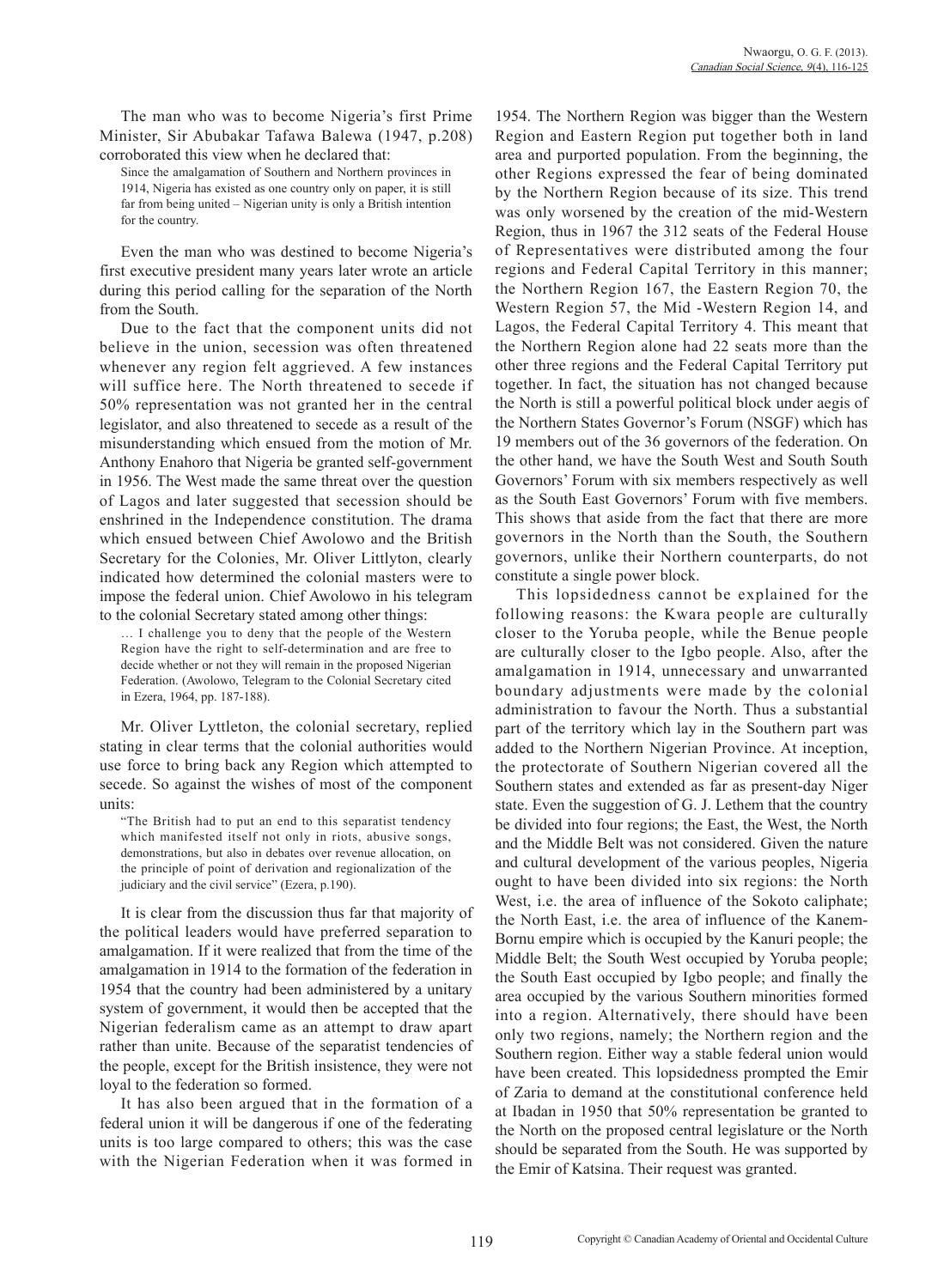The problem of this inequality arose again when Mr. Anthony Enahoro moved a notion in 1953 that Nigeria be granted self-government status in 1956. This was opposed by the Northern delegates. Resultantly, members of the NCNC and the AG formed a temporary coalition during recess and decided to walk out if the Northern delegation used her 50% majority to kill the motion. Subsequent developments annoyed the Sarduana of Sokoto who was the leader of the NPC. This eventually culminated into a threat of secession by the North.

Also, after the 1954 general elections, the NCNC was victorious in the Western and the Eastern Regions while the NPC was victorious in the Northern Region, but for the fact that not less than one-half of the seats in the Central Legislature went to the North, the NPC had more seats in the House of Representatives. The problem then was which party should nominate the central ministers. The impasse was overcome when the NCNC and the NPC decided to form a coalition government. It is important to appreciate that the NPC which eventually produced the first Nigerian Head of Government in the person of Prime Minister Tafawa Balewa, advocated and stood for a confederation, instead of a federation. (See Chief S. A. Tinubu, 2001, p.26).

This ugly situation was further complicated because the North did not have the same number of Western educated people as it was in the South. This made Northerners become apprehensive as this level of education placed Southerners at an advantage, socially and economically. Although educated Northerners could hold their own with their Southern counterparts, the problem was their smallness in number. So while the South feared the North because of its size, the North feared the South because of its intellectual sophistication and competence. This implied a mutual fear  $-$  a terribly bad situation for the smooth running of any federation.

It was clearly pointed out that conscious and appreciable efforts must be made to see that minority groups are not marginalized. When the federal constitution was established in 1954, the minorities were placed in the three big regions where it was apparent that they would hardly have their say, not to talk of having their way on any issue that concerned them. As independence approached, more political parties and associations with cultural origins emerged. Examples are the United Middle Belt Congress (UMBC) and the Calabar, Ogoja, Rivers (COR) Movement. These mounted pressure on the colonial administration to look into the fears expressed by the minorities. Thus, the commission headed by Sir Henry Willink was set up. At the end, however, the commission did not see the need for new states or regions to be created. This was mainly because the British were concerned with their own interests rather than the workability of the Nigerian Federal Union. As a result of the improper handling of the problem of minorities

there occurred the Okirika and the Tiv riots shortly after independence. This was to be the genesis of the Niger Delta crises much later.

As a country, Nigeria has been politically independent for more five decades. The civilian politicians have ruled for about 24 years while the military have been in control for the remaining part of the period. The military first intervened in January 15, 1966. Events which brought about this are traceable to the Action Group crises of 1962. This led to the dismissal of the Premier of the West, Chief S. L. Akintola, from the AG. He initially formed the United Progressive Party (UPP). When the alliance between the UPP and the NCNC in the West collapsed, Akintola formed the Nigerian National Democratic Party (NNDP) that formed alliance with the NPC. Events in the Western Region continued until the military took over the government of the country.

The first military government headed by Major General J. T. U. Aguyi-Ironsi abolished the Federal Constitution and made Nigeria a Unitary State. The reason for this was the belief that the regional centrifugal forces were pulling the country apart. When Ironsi was assassinated and his government overthrown, the man who took over the helm of affairs, Lt. Col. Yakubu Gowon, abolished the unitary structure and reintroduced federalism. Gowon was the person who divided the country into twelve states. Prima facie this was aimed at reducing the strength of the regions while at the same time strengthening the federal government. The idea of weakening the regions by creating twelve states was wrong in principle. The newly created states were economic weaklings. This made them dependent on the Federal Government for subvention, and this has remained so till the present day, making it an uphill task to realise a genuine fiscal federalism in Nigeria. Strictly speaking, the division was calculated to frustrate the secession being carried out by the Eastern Region. It could still be said that the purpose was negative since it was aimed at instigating people from the same geographical location against each other. Subsequent military administrations divided the country into 19, 21, 30 and 36 states. In fact, it is difficult to determine whether Nigeria is a federal government or a highly decentralized unitary government, wrongly labeled a federal government. The truth is that since 1966 the government of Nigeria has been more unitary than federal.

This position is further compounded by the fact that there has been military government much of the time. During such a period it is the Head of State who usually appointed the governors of the states and could also remove them from office. In this set up governors were told to regard their appointments as military postings. This clearly shows that their loyalty would be to the Armed Forces and to the man who put them in office. J. I. Elaigwu (1979, p.157) writes:

In the military hierarchy of authority, the Head of the Federal Military Government appoints all state governors who are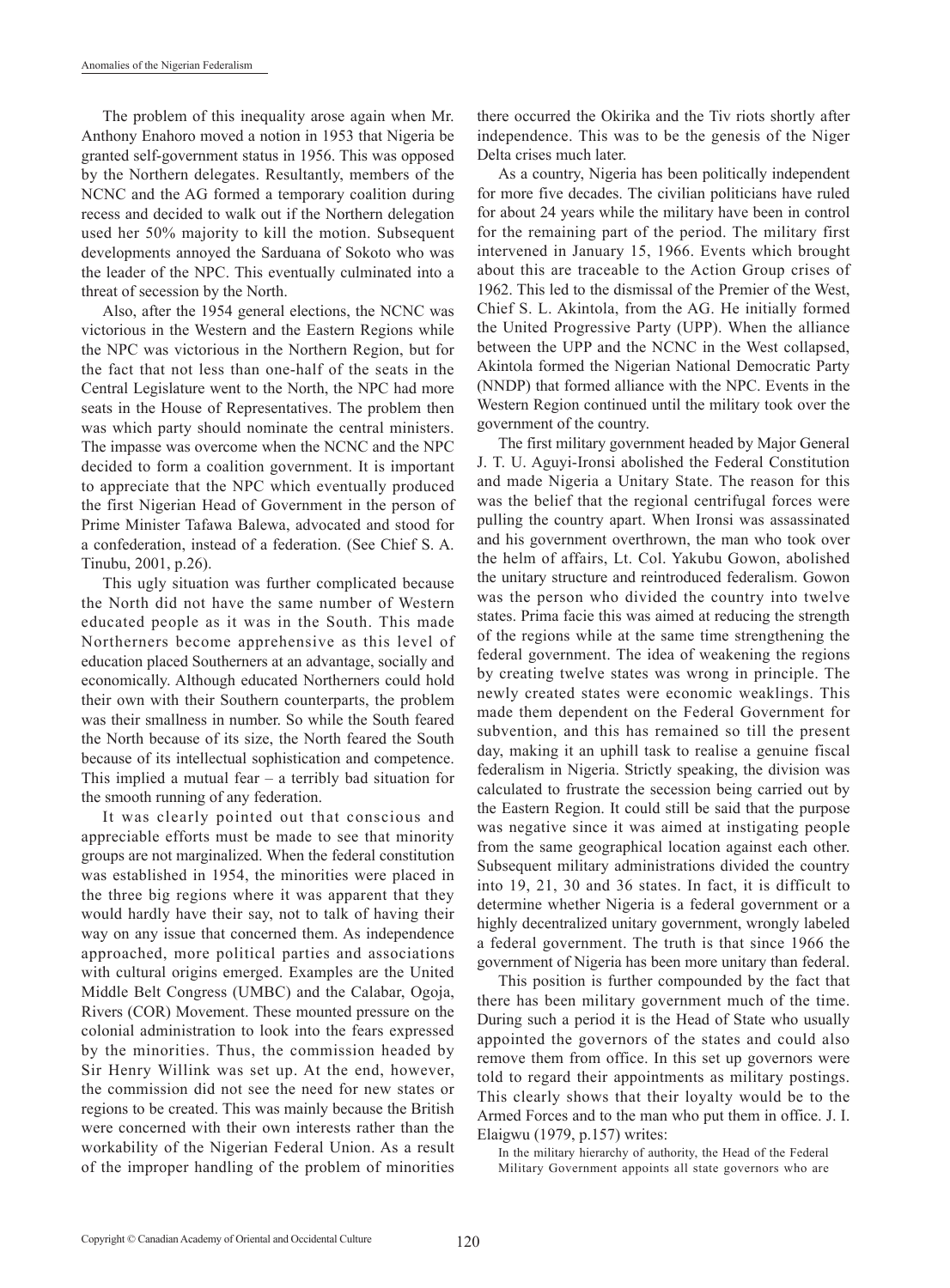responsible to him. This neglects the traditional principle of federalism and fits into Apter's model of mobilization with hierarchical chain of command and minimum "accountability" to the people.

In fact, it is extremely difficult to have a federal union in a non-democratic set up. If those at the helm of affairs at the centre are agents of strong forces at the region, it would be very difficult for them to show equal loyalty to both the centre and the region. This was part of the problem of Nigeria's first Republic where the Prime Minister was subordinate to a Regional Premier at the party level. In the same vein, if those at the helm of affairs at the region are appointed by a person at the centre there cannot be equal loyalty to the people at the local level and the appointing power at the centre. So there exists a major flaw whenever there is a military government in any country with a federal structure. In this regard, K. C. Wheare (1963, p.47) stated that:

Federalism demands forms of government, which have the characteristics usually associated with democracy or free government. There is a wide variety in the forms which such government may take, but the main essentials are free election and a party system, with its guarantee of a responsible opposition.

With the return of civilian administration in the country, the problem still remains. President O. Obasanjo was always meddling with the positions of governors, always attempting to remove them from office. Clear instances are J. Dariye of Plateau State, R. Ladoja of Oyo State, D. S. P. Alamieyesegha of Bayelsa State, and C. Ngige of Anambra States.

 Since it is an uphill task for federalism to operate without democratic institutions, it is thus not proper to strengthen monarchical institutions as is the case with Nigeria. The 1976 local government reforms carried out by the Obasanjo military regime strengthened existing monarchies and created new one where they were hitherto non-existent. In Igbo land, where republicanism was predominant<sup>1</sup>, the children of colonial paramount chiefs, warrant chiefs, members of the Eastern Nigeria House of chiefs, in many cases, aspired to become kings. In several other cases, however, a lot of people without these antecedents, particularly the *nouveau-riche* endeavored also to become monarchs. This brought confusion in the areas affected. In some cases, traditional communities were divided as a result of '*ezeship'* tuzzle. A case in point is the traditional community of Obube which had to become two autonomous communities, Ulakwo and Obube, in 1980 due to ezeship tuzzle. In fact, the existence of those so-called traditional rulers' contributed immensely to the destruction of the people's real tradition. Achebe (1985, p.48) put in lucidly thus:

The bankrupt state of Igbo leadership is best illustrated in the alacrity with which they have jettisoned their traditional republicanism in favour of mushroom kingships. From having no kings in their recent past the Igbo swung round to set an alltime record of four hundred 'kings' in Imo and four hundred in Anambra!<sup>2</sup> And most of them are traders in their stalls by day and monarchs at nights; city dwellers five days a week and traditional village rulers on Saturdays and Sundays. They adopt 'traditional' robes from every land, including, I am told, the ceremonial regalia of the Lord Mayo of London.

It may be insisted that this is not abnormal since the harmonization of social and political institutions enhance, rather than hinder, the performance of federations. What bears emphasizing is that the social and political institutions that should be harmonized are those which are both democratic and relevant to the improved performances of the federation. That is to say the institutions to be harmonized must be those that are found on democratic and liberal principles. By way of example, the issue of slavery was a bone of contention among the American states; while the South supported slavery the North rejected it. This led to the civil war which nearly broke the American union. To address this contentious issue and bring harmony, slavery was abolished. Certainly, it would not have been reasonable if, rather than abolishing slavery, it had been liberalized in all the states for the purpose of harmonizing social institutions.

One amusing thing about this development is that inspite of the unitary manner of the country, the different peoples are still as divided as before. In these early years of the  $21<sup>st</sup>$  century, Movement for the Survival of Ogoni People (MOSOP) is still raising issues which border on self-determination. Movement for the Actualisation of the Sovereign State of Biafra (MASOB) is still active. The Oodua People's Congress is waxing strong in the South-West working for what her members believe to be the Yoruba interest. There are many militia groups in the Niger Delta Region fighting what they perceive to be injustice. Examples are the Niger Delta Peoples Volunteer Force (NDPVF) and Movement for the Emancipation of Niger Delta (MEND) led by Alhaji Mujahid Dokubo-Asari and Mr. Henry Okah respectively. (See Nigerian Tribune, Monday, June 18, 2007, p.3). It seems that neither of them and perhaps their followers accepted the olive branch extended to the Niger Delta militants in the form of amnesty by late President Umaru Yar'Adua. Okah was jailed recently by a South African court for 34 years for his involvement at bombings in Warri (March 2010), Abuja (October 1, 2010) and for threatening the South Africa. The bombings attracted a sentence of 12 years each, while the threat is 10 years. However, he is to spend a total 24 years in jail as the last two sentences are to run concurrently. (See *The Nation*, March 27, 2013; pp.1, 4,

<sup>&</sup>lt;sup>1</sup>Onitsha people and Igbo people West of the Niger had kings before the colonial era.

<sup>&</sup>lt;sup>2</sup>The area previously known as Imo and Anambra covers five states at present, to wit; Abia, Ebony, Enugu, Anambra and Imo.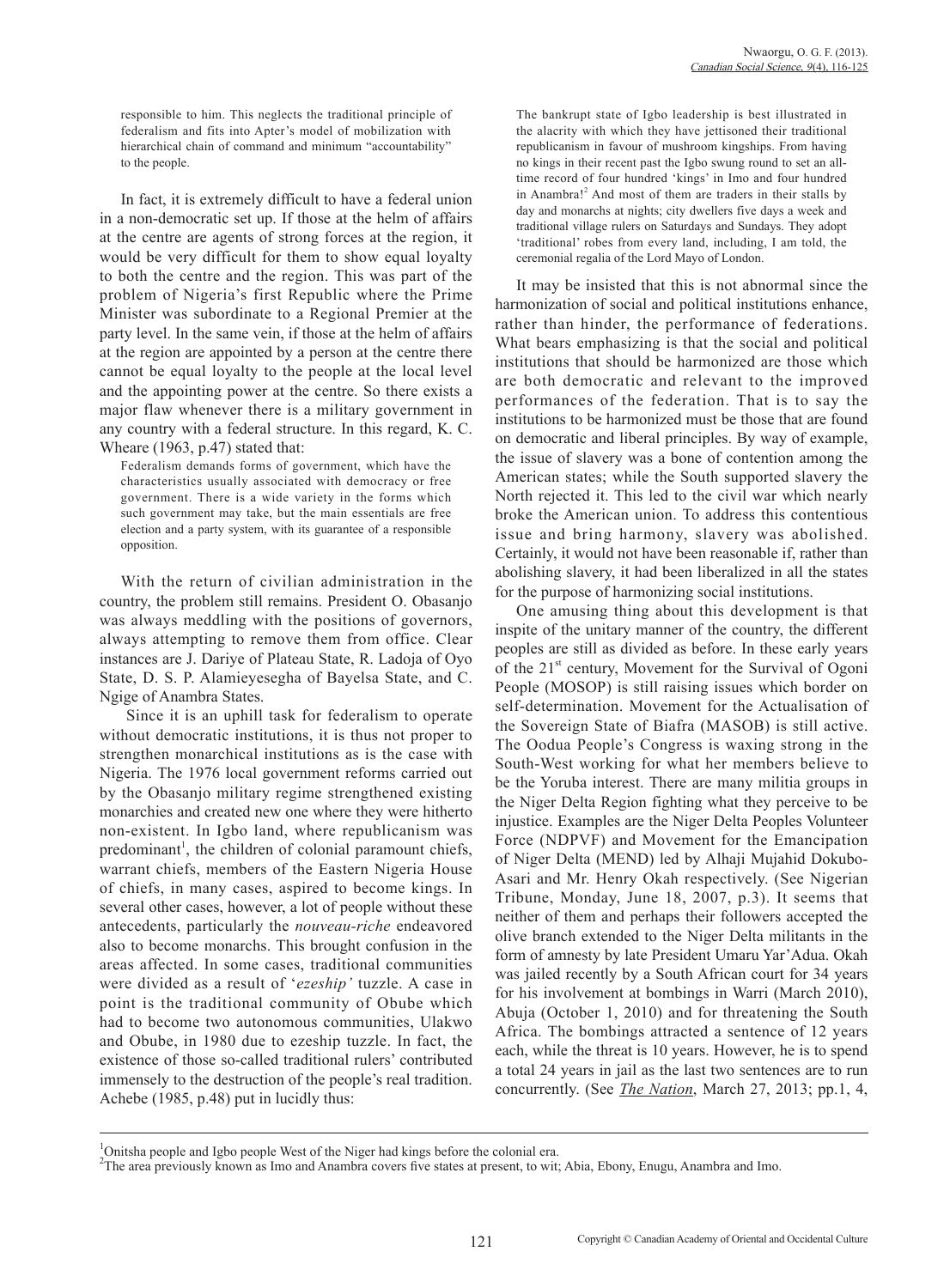61). Due to the above MEND is said to have resumed hostilities in the Niger Delta.

At present, Nigeria is not faced with any external threat, but it is greatly threatened internally and may subsequently implode unless some drastic measures are taken. As Jiddere (2013, p.29) noted: "… the security situation of a country is determined by both internal and external factors … the internal dimension … is usually the most (sic) primary and largely the determinant of the external dimension". Although the petro- dollar has contributed to making the central government more powerful than the states, not all those from areas which have petroleum resources are pleased with the way the money is being spent. In the creation of states, members of the Armed Forces were also known to have been involved in some boundary manipulations. They also influenced the locations of state capitals. It is a truism that the different ethnic groups still perceive national issues differently. A clear case in point was the annulment of the June 12, 1993 presidential election. Although the annulment of an election considered free, fair and peaceful was initially condemned generally, it latter, almost became a Southern affair with the most vociferous critics from the South West. It ought not to be so. (See Vanguard Wednesday June 12, 1913 p. 4). Also, at a point the Northern Elite expressed the view that rather than reverse the annulment of the June 12, 1993 presidential election power should be return to Alhaji Shehu Shagari who was overthrown via a military corp d'état in 1983. (Ojukwu, et al, 2013 , pp.110-111)

It is important to note that if the Nigerian federal union must survive, then concrete efforts must be made to restructure it. Second, all the linguistic groups must come to the drawing board to fashion out a union that would appeal to, at least, majority of the peoples. It would be preferable if people are allowed or even encouraged to pursue the line of self determination if they so desired. Alternatively, regional autonomies should be granted.

#### **TRENDS, PERSPECTIVES, EVALUATION AND SOLUTION**

Unless these factors militating against the Nigerian Federal Union are properly tackled by a National Conference, it would be most difficult for the union to make progress. Such a round table talk would avail the opportunity to discuss the nature and terms of the Nigerian Federation. (See *The Rock*, vol. 2 No. 2, Feb 2005, p. 1).

Pressing issues to handle include the sharing of political powers (offices), revenue derivation and allocation formula, the nature and constitution of the armed forces and the police as well as other security agencies, among others. The lopsided nature of these various aspects of government agencies and institutions has consistently favoured some parts of the country over the others. As

a consequence, there were calls by the Afenifere, Prof. Biobaku, and Chief Abraham Adesanya that regional armies should be allowed. As Adesanya explained, the Nigerian Army is not a Federal, but a Northern Army. This is because it is neither federal in structure nor in command. For example, it has been reported that soldiers are leaking secret information to the Boko Haram . (See *National Mirror* Thursday, May 23, 2013, p.1) Also the Egbe Omo Yoruba – Yoruba people in the U. S. A., Canada and Europe-had demanded regional autonomy as the only basis for remaining in the Nigerian Federation (*The Punch*, front page, August 5, 1998). This was before Obasanjo became civilian president of Nigeria in 1999.

There is no gainsaying the fact that any federal union which disregards some of its component parts, as is the case with Nigeria, in the distribution of political offices, beneficial and equitable revenue allocation, and sharing of economic and social amenities is bound to encounter problems, Pierre Truddeau, the former Canadian Prime Minister, captured the fact thus:

It is …, obvious that a national consensus will be developed… only if the nationalism is emotionally accepted to all important groups within the nation. Only blind men could expect a consensus to be lasting if the national flag or the national image is merely the reflection of one part of the nation, if the sum of values to be protected is not defined so as to include the language or the cultural heritage of some very large or tightly knit minority, if the identity to be arrived at is shattered by a color bar. The advantage as well as the peril of federalism is that it permits the development of regional consensus based on regional values; so federalism is ultimately bound to fail if the nationalism it cultivates is unable to generate a national image which has immensely more appeal than the regional ones. (Trudeau quoted by Ramphal 1979, pp. xxi-xxii).

In line with the foregoing Akin Ajose-Adeogun captures the mood of many individuals and groups in the country when he noted that:

Foremost among the … issues … is the question of redefining the terms under which the numerous (and all too frequently antagonistic) ethnic nationalities that constitute the Nigerian Union can most beneficially associate. It is the failure to define generally acceptable terms of association that has more than any other factor, produced the long standing problems of political hegemony, economic exploitation, inept leadership, arbitrary government, ethnic hatred and violence, social injustice, political instability and thus impeded the national development. (*The Guardian, Wednesday*, July 15, 1998, p.7)

This is a recurring decimal. One hard fact we must all face today is that whatever may be our ideological leaning and pretences we must either deal with this problem of national question or every other thing may eventually fall apart.

The Nigerian union is endangered because the nationalism it cultivates does not generate adequate national image which supersedes the regional consensus. In fact, Nigerians, particularly the political leaders do not possess any Nigeria consciousness. For example, in 2003 the leaders of Alliance for Democracy, who were the chief opponents of Chief Olusegun Obasanjo in 1999,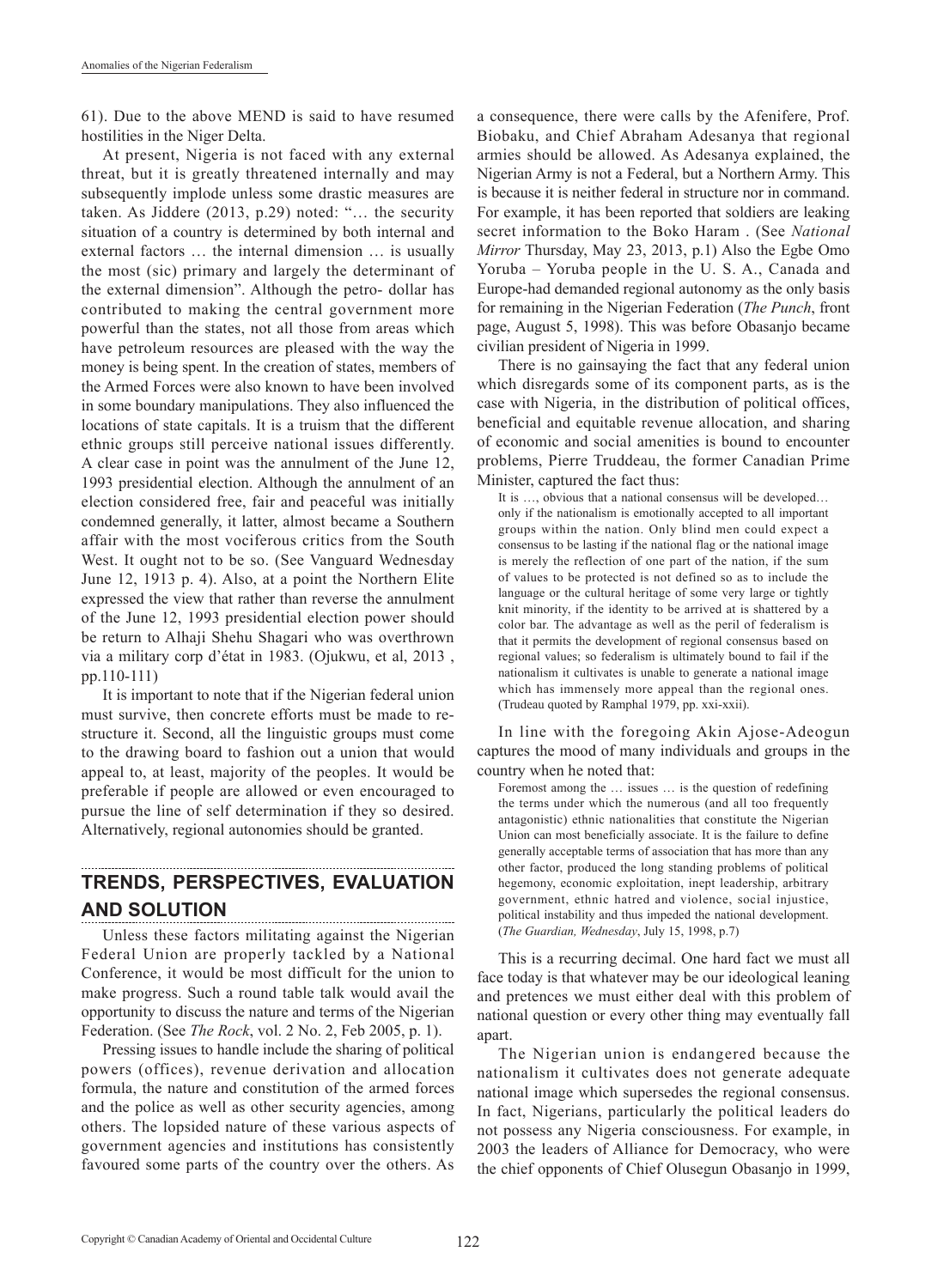adopted him as their presidential candidate. The main consideration being that he is their kinsman.

In 2011, the North insisted that it was their turn to produce the president of the country: they threatened fire and brimstone if a Northerner did not emerge as the president of the country. They said they would make the country ungovernable if a Northerner did not win. (See *Vanguard,* Monday, May 13, 2013; pp.16, 31, 52, 53). A good case in point is the statement attributed to former Head of State, Gen. M. Buhari (rtd) that: "There may be no Nigeria. I draw parallel with Somalia so many times (Somalisation of Nigeria)" (See *Vanguard,* Monday May, 13. p.53). Given the above violence broke out in 12 of the 19 states in Northern Nigeria. These are Bauchi, Zamfara, Niger, Jigawa, Katsina, Kano, Adamawa, Borno, Yobe, Nasarawa, Gombe and Kaduna States. In the course of disbursing funds to some of the affected states, a politician of Northern extraction, Vice President Namadi Sambo, "expressed regret that after the transparent efforts that produced the election that was universally acknowledged as being highly successful, it was marred by sparodic acts of violence and civil disobedience in some parts of the country". (*National Mirror*, Friday, May 17, 2013. p.5) The Northerners are still threatening. Among other Northerners, it is reported that Lawal Kaita stated as follows:

A Northerner must emerge in 2015 or Nigeria will divide. We hear rumours all over that Jonathan is planning to contest in 2015. Well, the North is going to be prepared if the country remains one. That is if the country remains one, we are going to fight for it. If not, everybody can go his way. (See *Vanguard,*  Monday, May 13, 2013, p.53).

Perhaps reacting to these numerous threats by Northerners, Alhaji Mujahid Asari-Dokubo, alleging a gang up against President Goodluck Jonathan, stated that if Dr. Jonathan is not re-elected in 2015 there will be no peace both in the Niger Delta and other parts of the country. It has also been alleged, that Hon. Kingley Kuku, Special Adviser to the President on Niger Delta, while in the United States of America said that the relative peace being enjoyed in the Niger Delta cannot be guaranteed if Dr. Goodluck Jonathan is not reelected. These comments have warranted reactions from Dr. Babangida Aliyu, Governor of Niger State and the Chairman of Northern States Governors' Forum (NSGF) as well as the Federal House of Representatives, led by Rt. Hon. Aminu Tambuwal, a Northerner. This is very interesting since the numerous seditious and inflammatory comments from several Northern leaders did not elicit the same reaction. In response to the above, the Ijaw National Congress (INC) issued a press release, while Chief (Dr.) E. K. Clark wrote an open letter to the Speaker and the Federal House of Representatives. (See Saturday Vanguard, May 11, 2013; pp.10-12; *Vanguard,*  Monday, May 13, 2013, pp.31; 52-53).

Aside from the violence which broke out in 2011 because the election was won by a Southern Christian and which claimed the lives of many innocent people, including National Youth Service Corp members, who were serving as ad hoc electoral officials, the Boko Haram, "officially known as *Jamaatu Ahlissunnglidda awatiwal-jihad*, meaning Group committed to propagating the Prophet's teachings and Jihad" (Ngunan, 2013, p.134) has been causing enormous damages to human lives and properties. Members of this fundamentalist Islamic sect are said to be against Western Education. Probably they are fighting cultural imperialism. But while perceptive Southerners see Western education as a means of acquisition of power, wealth, influence, and general upward social mobility, the Northerners perceive it as a means of destroying the cultural basis of their society. Westernization is perceived by them as an extension of Christianity, and thus viewed with utmost suspicion. This same sentiment led to the butchering of some health workers in Kano in the recent past.

While Northern leaders of thought like Sanusi Lamido Sanusi, the Governor of Central Bank, aver that what propels insurgency in the North East is poverty, the leaders of the Boko Haram sect assert that they have a pact with Allah to Islamise the whole country. Not long ago, Abubakar Shekau, the leader of the sect cited the Glorious Qur'an Surah ix: 111 as the source of their impetus. He made it clear that they have a duty to kill Christians and other "unbelievers" as well a muslims who report them to the security agencies. In the same vein, Kabiru Umar, a. k. a.; Kabiru Sokoto had stated that his "sect believes that it is lawful to rob Christians and dispossess them of their belongings". (See Saturday Vanguard, May 11, 2013, p.7). One wonders which law he is referring to: To be sure, it is not the Nigerian law.

The above shows clearly that the Boko Haram insurgency is a complex matter. The solution to it can neither be via heavy military bombardment nor amnesty. Either or both of them can be adopted as a temporary measure, but neither each of them nor both of them can solve the problem. What is needed is dialogue "so as to understand or appreciate the interests, wants, needs, and fears of the members" (Nwaorgu, 2013, p.151).

People who are suggesting amnesty tend to compare the Boko Haram insurgency with the Niger Delta militancy, but they are mistaken for the activities are worlds apart. The Niger Delta militancy was a socioeconomic struggle, the Boko Haram insurgency is a religious/ideological war. For the Niger Delta militancy it was an internal struggle. But the Boko Haram have been said to have links with al Qaeda in the Islamic maghreb, sponsors from Saudi Arabia, Algeria and Libya, and that some of their members are not even Nigerians. For Example, Kabiru Umar (Sokoto) stated that their sponsors are based in Algeria. (*Daily Sun*, Tuesday,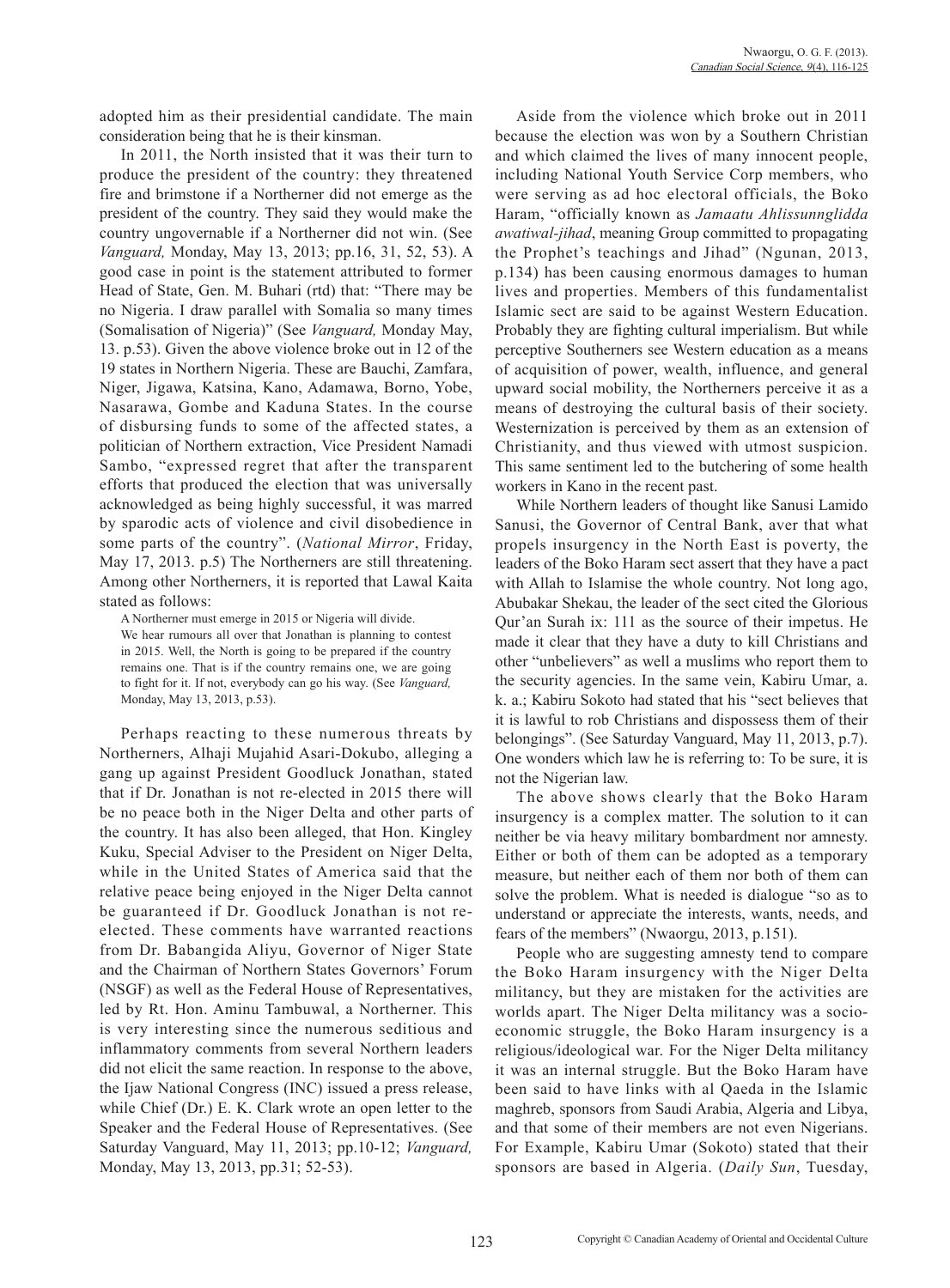May 14, 2013, p.5). It has also been reported that the insurgents are fighting with sophisticated weapons from Libya. (Vanguard, Wednesday, May 22, 2013, pp.1, 5, 8). Furthermore, members of the security agencies such as the Army are involved in leaking secrets to the Boko Haram. (*National Mirror*, Thursday, May 23, 2013, pp.1, 2, 5).

Given the nature of the Niger Delta problem it was assumed that empowering the militants economically would solve the problem. However, that activities of the Henry Okah led MEND and the utterances of Dokubo-Asari have shown this assumption to be wrong. Just as amnesty could not solve the Niger Delta problem, it will not also solve the Boko Haram insurgency which is more complex. In fact, it is likely to complicate it further because it may amount to empowering the insurgents for their struggles.

#### **CONCLUSION**

An analysis of the anomalous Nigerian Federalism was carried out in this paper. It was clearly pointed that the nature of the Nigerian Federation contravened many crucial features of a true federation. The most important being the lack of the desire to come together. It was a federalism designed by the British and forced on the people by the British. But rather than cry over spilt milk, Nigerians should take their destiny into their hands and work out for themselves a federalism which will take into consideration the Nigerian circumstances.

This is the only way the country can realize her dreams, which late President Umaru Yar'Adua admitted had not been realised since independence (See Business Day; Thursday October 01, 2009, p.1). For example, the idea of zoning adopted by the ruling Peoples Democratic Party (PDP) can be appropriated and entrenched in the constitution with proper details worked out to handle cases of removal from office and death of people elected into sensitive political positions.

It is also suggested that more powers should be devolved to the states. The country should be re-structured so as to have the present six geo-political zones with some adjustments, as the federating units. All the revenues collected from the federating units should be controlled by them with a certain percentage which must not exceed 30% paid to the central government. The percentage of revenue payable to the central government from the federating units must be uniform. Also the federating units should be in charge of all natural resources in their domain. The federating units should have enormous powers. All issues pertaining to local government creation, administration and financing should be a regional affair.

The sharing of political offices and powers among the federating units, at the national level must be clearly defined and stipulated in the constitution. The offices and powers should be rotated among the federating units and the arrangements properly specified. This will

greatly minimize accusations and counter accusations of dominance and marginalization.

Re-structuring in this manner will also allow each of the federating units to develop and appropriate the cultural values they consider best for themselves. For example, traditional social institutions such as religion and education are of overwhelming importance and must never be toyed with or imposed on people. All issues pertaining to education and religious must be regional affairs. Policies and relevant curricula will be developed to suit the respective region's sentiments and beliefs. The central government can only be involved at the supervisory level to make sure such policies are not aimed at deliberate disaffection to any other region. The central government must never be involved in the administration of educational institutions as well as the financing of education and any sort of religious activities.

At this stage, a dialogue in the form of a National Conference becomes essential so as to have certain things properly understood and clearly defined. By way of instance, to most Southerners, particularly non-Muslims, the activities of the Boko Haram sect are meaningless. They find it difficult to comprehend that in this modern age any group of people could be against "Western" education despite its obvious advantages; or that a rational person could consider it proper to impose a given religion on other people. But to most Northern Muslims, who perceive them as people of the *Jamaa*, their activities are meaningful. What is being referred to here is not support but understanding. Situations of this nature make a National Dialogue inevitable.

#### **REFERENCES**

Achebe, C. (1985). *The Trouble with Nigeria*. Enugu: Fourth Dimension Publishers, Enugu, Nigeria.

- Ajibola, S. (2007, June 18). *Militants overrun Agip Flow Station*. Nigerian Tribune p.3.
- Ajose-Adeogun, Akin (1998, July 15). That transition may not be miscarried. *The Guardian* (p.7).
- Akinyemi, A. B., Cole, P. D., & Ofonagoro, W. (1979). Introduction. In A. B. Akinyemi, et al, (Eds.) *Readings on Federalism* (pp.1-10). Lagos: Nigerian Institute of International Affairs.
- Balewa, A. T. (1947 20 March to 2 April). Hansard.
- Business Day ( 2009, October 01). Yar'Adau admits promise of independence not yet realized. *Business Day*, pp.1, 4.
- Clark, E. K. (2013, May 13). An open letter to the Speaker of the Federal House of Representative, Rt. Honourable Aminu Waziri Tambowal and all Honourable Members. *Vanguard,* pp.52, 5.
- Elaigwu, J. I. (1979). The military and state building: Federal state relations in Nigeria's "military federalism" 1966–1976. In A. B. Akinyemi, et al (Eds.) *Reading on Federalism*  (pp.155-181)*.* Lagos: Nigerian Institute of International Affairs.